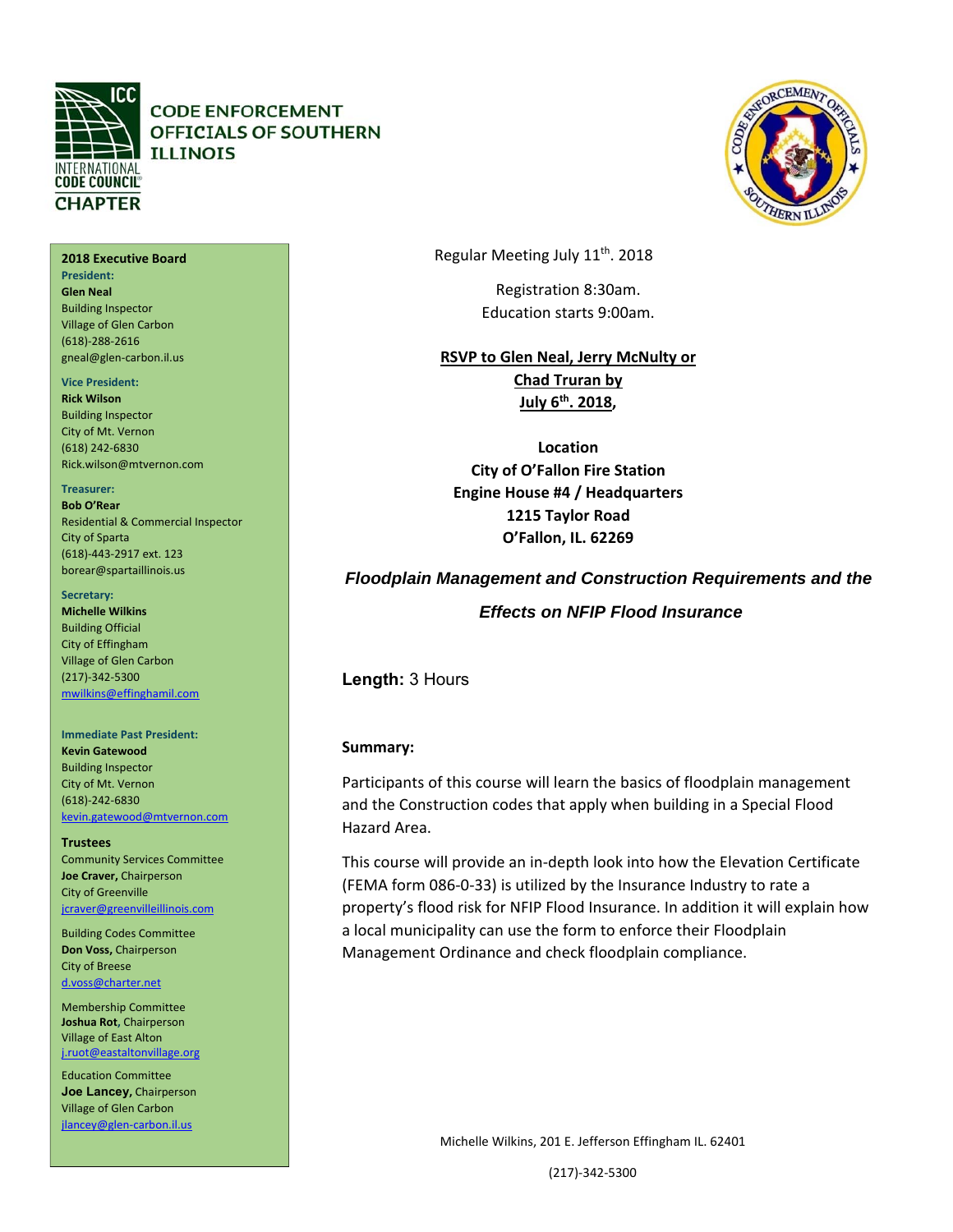



### At the end of the course participants will have a better understanding on how the Elevation Certificate should be completed, correctly, and more accurately, which will improve their residents flood insurance premiums and ensure a flood resilient structure is built. Case studies will be used to illustrate what flood loss preventive solutions are available and how to identify possible solutions using the Elevation Certificate that can dramatically lower an owner's NFIP premium. FEMA's Technical Bulletin 1 Wet Flood proofing and Technical Bulletin 3 Dry Flood proofing techniques will be reviewed along with International Code Council Construction Code and ASCE 24‐14 standards.

### **Agenda:**

- Review the Biggert-Waters and Homeowners Flood Insurance Affordability Act, who is it affecting, what changes are taking place, and how is Elevation Certificate demand rising as a result.
- Mitigation options Wet and Dry Floodproofing techniques and what codes apply.
- Explain how the NFIP rates the flood risk for a property using the Elevation Certificate. We will identify what sections of the Elevation Certificate are most critical when rating risk. During this section we will play the role of a Floodplain Manager to understand how they will be using the Elevation Certificate to ensure compliance with their Floodplain Ordinance.
- Completing the Elevation Certificate accurately with a review of how to choose the right Building Diagram using Section C and examples. How to document flood vents with a review of compliant vs. non‐ compliant openings and FEMA's Technical Bulletin 1. Examples of incorrectly completed Elevation Certificates will be used to illustrate completeness and compliance.

Michelle Wilkins, 201 E. Jefferson Effingham IL. 62401

(217)‐342‐5300

**2018 Executive Board** 

#### **President:**

**Glen Neal**  Building Inspector Village of Glen Carbon (618)‐288‐2616 gneal@glen‐carbon.il.us

### **Vice President:**

**Rick Wilson**  Building Inspector City of Mt. Vernon (618) 242‐6830 Rick.wilson@mtvernon.com

#### **Treasurer:**

**Bob O'Rear**  Residential & Commercial Inspector City of Sparta (618)‐443‐2917 ext. 123 borear@spartaillinois.us

#### Secretary:

**Michelle Wilkins**  Building Official City of Effingham Village of Glen Carbon (217)‐342‐5300 mwilkins@effinghamil.com

#### **Immediate Past President:**

**Kevin Gatewood**  Building Inspector City of Mt. Vernon (618)‐242‐6830 kevin.gatewood@mtvernon.com

**Trustees**  Community Services Committee **Joe Craver,** Chairperson City of Greenville jcraver@greenvilleillinois.com

Building Codes Committee **Don Voss,** Chairperson City of Breese d.voss@charter.net

Membership Committee **Joshua Rot,** Chairperson Village of East Alton j.ruot@eastaltonvillage.org

Education Committee **Joe Lancey,** Chairperson Village of Glen Carbon jlancey@glen‐carbon.il.us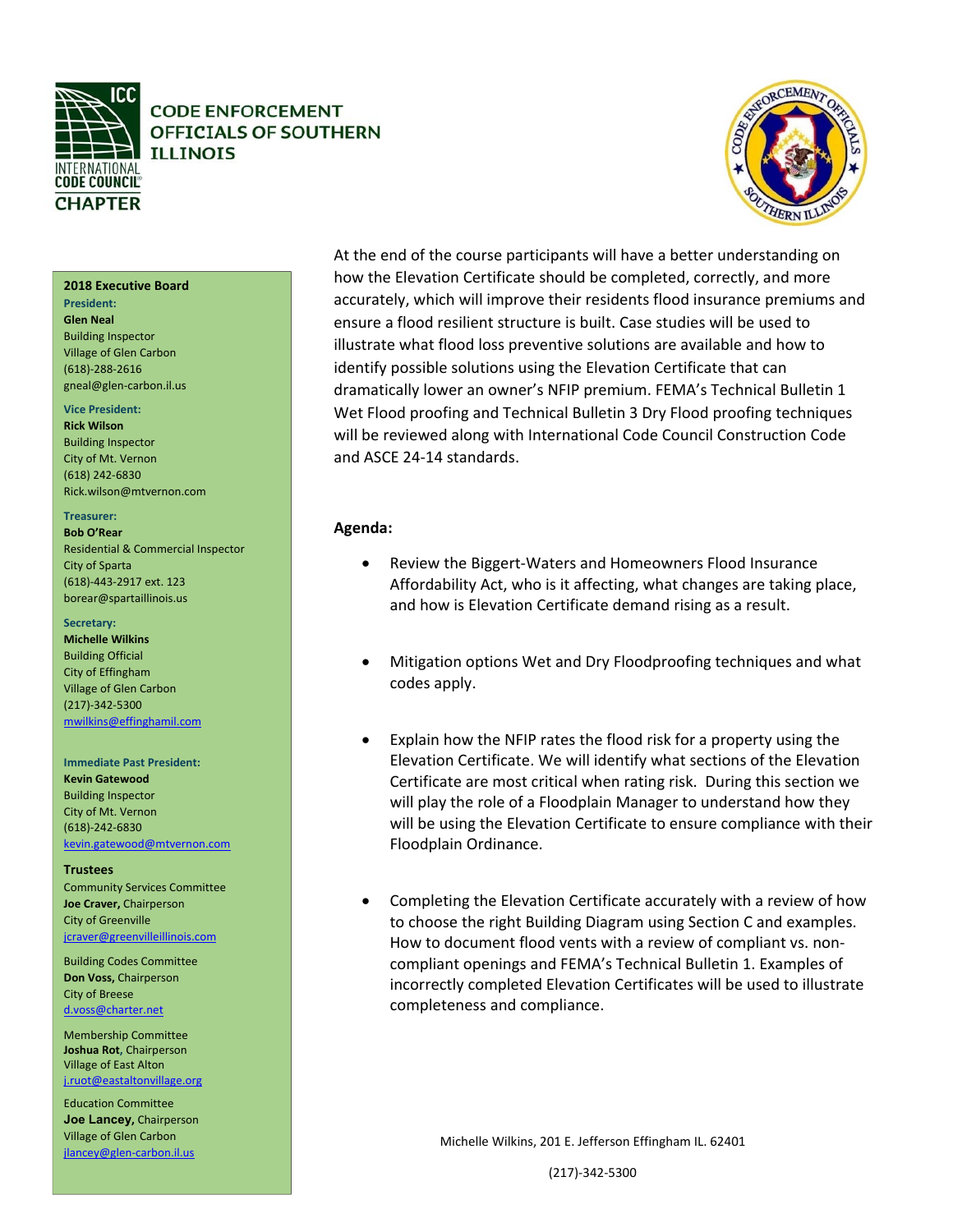

### **2018 Executive Board**

**President: Glen Neal**  Building Inspector Village of Glen Carbon (618)‐288‐2616 gneal@glen‐carbon.il.us

#### **Vice President:**

**Rick Wilson**  Building Inspector City of Mt. Vernon (618) 242‐6830 Rick.wilson@mtvernon.com

#### **Treasurer:**

**Bob O'Rear**  Residential & Commercial Inspector City of Sparta (618)‐443‐2917 ext. 123 borear@spartaillinois.us

#### **Secretary:**

Official<br>Contractor of the contractor of the contractor of the contractor of the contractor of the contractor of the co **Michelle Wilkins**  Building Official City of Effingham Village of Glen Carbon (217)‐342‐5300 mwilkins@effinghamil.com

#### **Immediate Past President: Kevin Gatewood**

Building Inspector City of Mt. Vernon (618)‐242‐6830 kevin.gatewood@mtvernon.com

**Trustees**  Community Services Committee **Joe Craver,** Chairperson City of Greenville jcraver@greenvilleillinois.com

<u>charter.net and the contract of the contract of the contract of the contract of the contract of the contract of the contract of the contract of the contract of the contract of the contract of the contract of the contract </u> Building Codes Committee **Don Voss,** Chairperson City of Breese d.voss@charter.net

 j.ruot@eastaltonvillage.org Membership Committee **Joshua Rot,** Chairperson Village of East Alton

Education Committee **Joe Lancey,** Chairperson Village of Glen Carbon jlancey@glen‐carbon.il.us

### **Trainer Bio**

Bryan Christopherson is a Flood Mitigation Specialist for Smart Vent Products. His Territory includes Iowa / Illinois / Missouri. During his time at Smart Vent, Christopherson meets with Architects, Engineers, Building Officials, Real Estate Agents to Educate them on "Floodplain Design, Construction & Impacts on Flood Insurance". Bryan has been involved in the Construction Industry for about 10 years. During that time, he was involved in Foundation Repair and Concrete Settlement Repair. He has also been in the Public Service for about 10 years. He was an EMT, both paid and Volunteer. Bryan is married to his wife, Lori, of 18 years. They have 2 sons, Cole and Cayden.

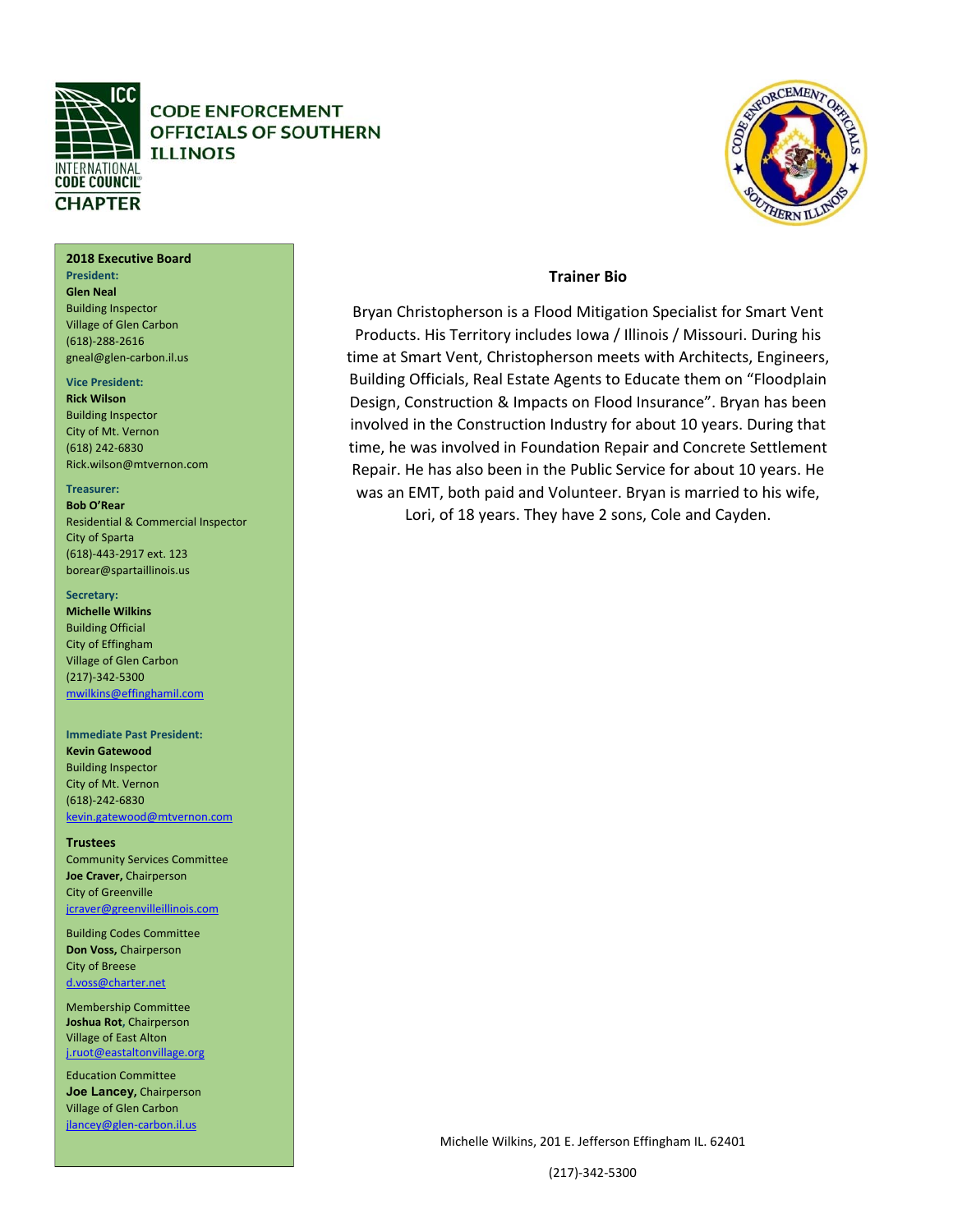

#### **2018 Executive Board 2018 Executive Board**

**President: President: Glen Neal**  Building Inspector Building Inspector Village of Glen Carbon Village of Glen Carbon (618)‐288‐2616 (618)‐288‐2616 gneal@glen‐carbon.il.us gneal@glen‐carbon.il.us

#### **Vice President:**

**Rick Wilson Rick Wilson**  Building Inspector City of Mt. Vernon City of Mt. Vernon (618) 242‐6830 (618) 242‐6830 Rick.wilson@mtvernon.com Rick.wilson@mtvernon.com

#### **Treasurer: Treasurer:**

**Bob O'Rear Bob O'Rear** Residential & Commercial Inspector Residential & Commercial Inspector City of Sparta (618)‐443‐2917 ext. 123 City of Sparta (618)‐443‐2917 ext. 123 borear@spartaillinois.us borear@spartaillinois.us

#### **Secretary:**

**Michelle Wilkins Michelle Wilkins**  Building Official City of Effingham City of Effingham Village of Glen Carbon Village of Glen Carbon (217)‐342‐5300 (217)‐342‐5300 mwilkins@effinghamil.com mwilkins@effinghamil.com

#### Inspector  $\vert$  14) ICC Update (Tim) **Immediate Past President: Immediate Past President: Kevin Gatewood Kevin Gatewood**  Building Inspector Building Inspector City of Mt. Vernon City of Mt. Vernon (618)‐242‐6830 (618)‐242‐6830 kevin.gatewood@mtvernon.com kevin.gatewood@mtvernon.com

**Trustees Trustees** 

Community Services Committee **Joe Craver,** Chairperson **Joe Craver,** Chairperson City of Greenville jcraver@greenvilleillinois.com jcraver@greenvilleillinois.com

Building Codes Committee Building Codes Committee **Don Voss,** Chairperson City of Breese City of Breese d.voss@charter.net

Membership Committee Membership Committee **Joshua Rot,** Chairperson **Joshua Rot,** Chairperson Village of East Alton Village of East Alton j.ruot@eastaltonvillage.org

Education Committee Education Committee **Joe Lancey,** Chairperson **Joe Lancey,** Chairperson Village of Glen Carbon jlancey@glen‐carbon.il.us jlancey@glen‐carbon.il.us

### AGENDA

Order of Business Call to Order\_\_\_\_\_\_\_\_\_\_\_

1) Introductions & Opening Remarks

2) Officers Roll Call

| P/N                      |                   |  |
|--------------------------|-------------------|--|
| President, Neal          | Trustee, Craver   |  |
| Vice President, Wilson   | Trustee, Van Horn |  |
| Treasurer, O'Rear        | Trustee, Rout     |  |
| Past President, Gatewood | Trustee, Lancey   |  |
| Secretary, Wilkins       |                   |  |

3) Pledge of Allegiance

4) Recognition of Guests & New Members

5) Members Introduction (please state your name, community & position)

6) Education (Lancey)

7) Lunch

8) Approval of minutes (regular meeting May 9<sup>th</sup> . 2018)

9) Treasurers Report (O'Rear)

10) Membership report (Rout)

11) Community Services Report (Craver)

12) Education Report (Lancey)

15) ICCA Update (Jeff Stehman, Glen Neal)

16) Old business Officer Elections, Glen Neal‐President, Rick Wilson‐Vice President, Treasurer‐Bob O'Rear, Secretary‐Michelle Wilkins, Education Trustee‐Joe Lancey. 2018 membership dues, Scholarships granted, Mr. Grant Shelton, Litchfield‐Margaret Leleniewski Memorial, Mr. Coby Marques, Mt. Vernon‐Building Trades.

17) New Business; ICC region II Safety 2.R shadow program. ICC President "Midwest Tour/Invite", the ICC president is making a tour of the U.S. The ICCA & our district rep, Tim suggest 2 or 3 CEOSI members attend to represent our chapter. The CEOSI is suggested to pay for overnight stays as the meeting is set to start at 6pm. July 17th. Lombard IL. In a meet & greet. CEOSI 2018 ICC attendance (contest for members) in Richmond Virginia Sunday Oct.  $21^{st}$ -Friday Oct.  $26^{th}$ .

Michelle Wilkins, 201 E. Jefferson Effingham IL. 62401